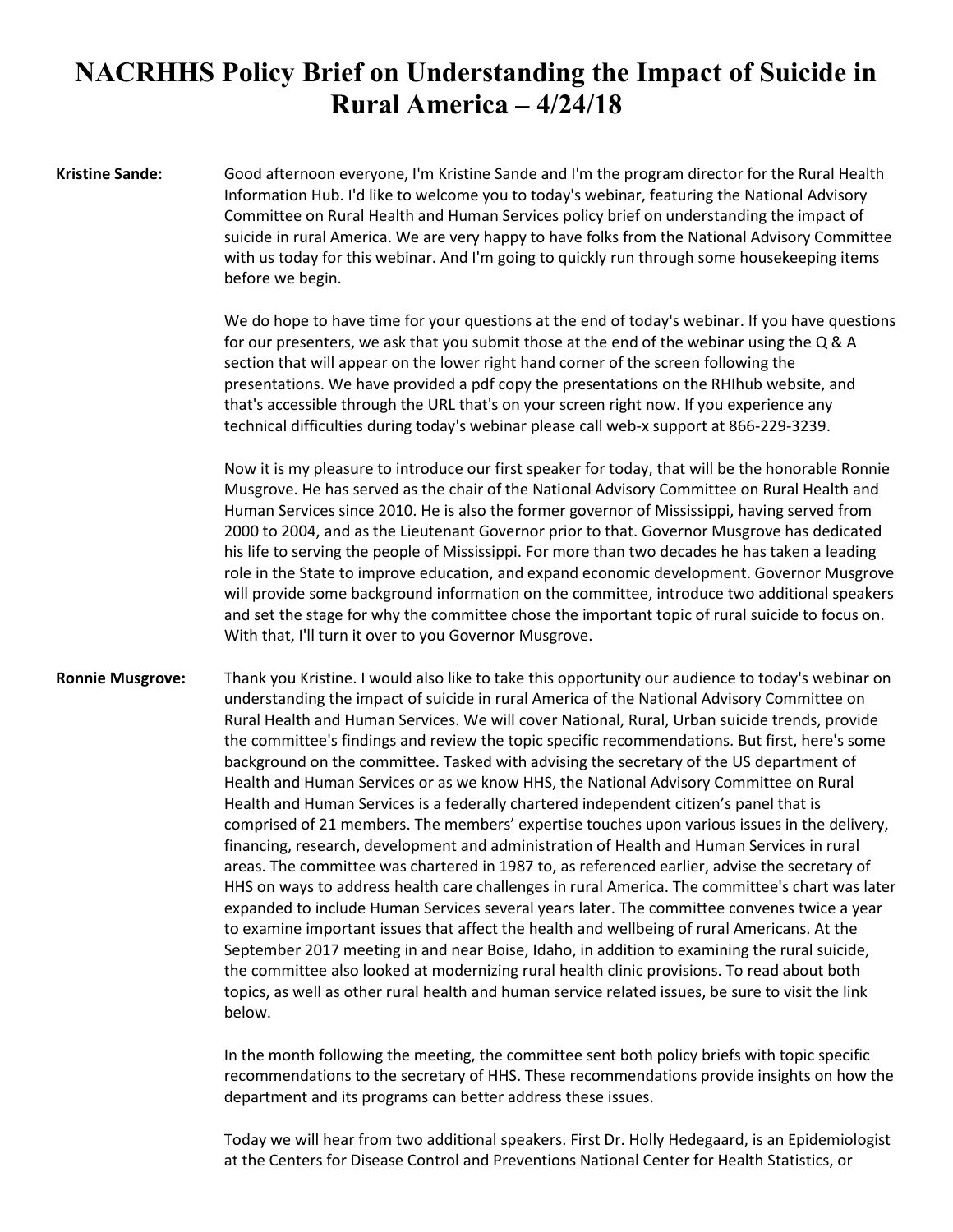NCHS. Prior to her work at NCHS Dr. Hedegaard worked in the Colorado State Health department managing the injury epidemiology program, the Colorado trauma registry and the Colorado emergency medical services information system, which is a mouthful. She was the principle investigator of the CDC funded Colorado violent death reporting system, collecting and analyzing data from death certificates on all suicides and homicides occurring in the State. Since 2012 Dr. Hedegaard has been with NCHS. Dr. Hedegaard presented to the committee on the first day of the meeting. She will talk about rural/urban differences in the US.

She will be followed by Kathleen Belanger who is professor emeritus at Stephen F. Austin State University School of social work. In addition to her work with the committee, Kathleen is a member of the Rural Policy Research Institutes Human Services Panel. Her experience, research and numerous publications address a number of areas related to rural human services. In particular, these issues include racial disproportionality in child welfare, building sustainable programs in and with communities. Addressing foster and adoptive parent recruitment and retention challenges, and building evidence and practice. Kathleen served as subcommittee chair for this topic. She will discuss federal efforts that will address suicide prevention. She will also provide information about the committee's visit in Emmitt, Idaho, and highlight the recommendations provided in the policy brief.

Before we dive in, to ensure that everyone is on the same page, we have provided the following definitions for suicide, suicide attempt, and suicide ideation. These definitions were provided by the CDC. We highlight them here because it is important to have a common language to develop a shared understanding of the topic.

Additionally, because suicide is an important and sensitive topic, we want to note that when addressing this issue, it is important to be mindful of the language that we use. For language to reporting suicide death, refrain from saying successful, unsuccessful suicide, or commit, committed suicide. Instead, use phrases such as took his, her, their own life. Ended his, her, their own life, or died by suicide. For language that touches upon a suicide attempt, avoid using the phrase failed suicide. Instead, use made an attempt on his, her or their life, or nonfatal attempt. For language to describe suicide rates, in place of epidemic, outbreak, or skyrocketing, use words such as higher, increasing or concerning.

Why suicide? To begin with, more than 44 thousand suicide deaths in 2015 alone. Suicide was the tenth leading cause of mortality in the US and the second leading cause of death among young and young adults. And while suicide does affect both rural and urban areas, it seems that rural counties in the nation face persistent and widening increases in the disparity of suicide rates. You will hear more about these difference between rural and urban suicide trends for Dr. Hedegaard. At our spring meeting last year, members of the committee collectively expressed a deep concern about this trend. Moreover we chose to meet in Idaho to understand what prevention efforts were taking place across the state to address their higher rates. Kathleen will provide more information about Idaho later in the webinar. In hindsight, given the overlap between the increasing rates of suicide and the opioid epidemic, both of which have impacted rural communities, we see the significance of examining rural suicide as it is an issue that needs to be addressed.

On the note of the opioid epidemic, the Kaiser family foundation have reported that opioid overdose deaths seem to be connected to suicide deaths. According to the article snapshot on this slide, anywhere between 25 and 45 percent of deaths by overdose may be actual suicides. I bring this relationship up because for me, it is very personal. Our daughter and her husband while pregnant unbeknown to us, were continuing a drug ... I want to say epidemic, but a drug use that had lingered for some time. Upon the birth of her child, obviously it was detected in the child's blood system. We have had a two and half year old grandson from the day that he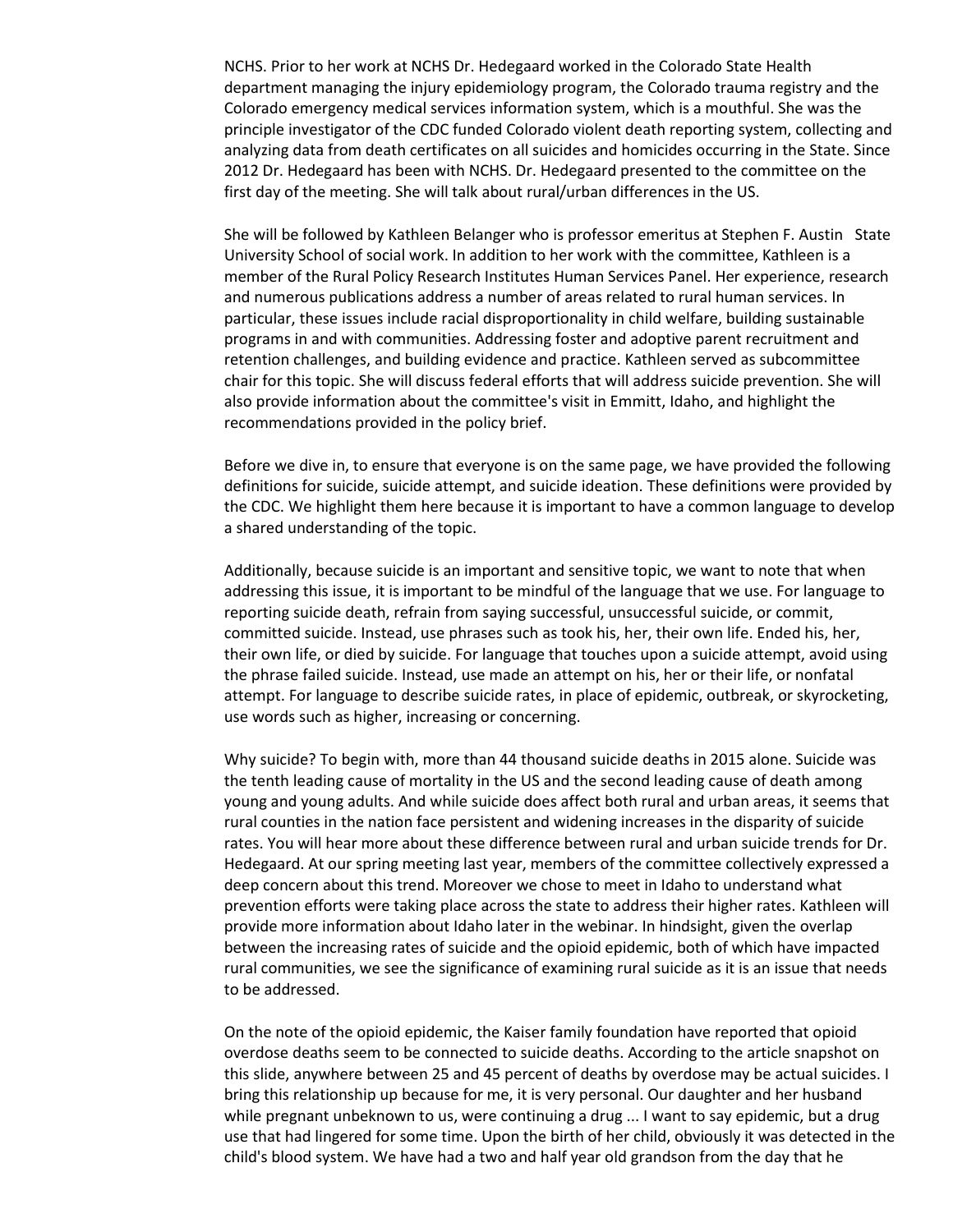walked, or was carried out of the hospital. It has been an ongoing up and down battle with our daughter with her constant need for rehabilitation and not being successful on rehabilitation. Her husband, about a year and half ago died of a drug overdose.

So for us, it's like so many other Americans. We've had this happen to us up close and personal. It is a very difficult situation to go through. It's difficult to figure out all of the measures and what goes into what people are thinking. But it is certainly caused me to listen much more closely and try to be more proactive in what it is we need to do when it comes to dealing with opioid use and opioid abuse, and the consequence of deaths and or suicides as results from that use. So I appreciate the opportunity to participate today to be a part of what the work that the committee has done, and I hope that you all are able to learn and take away some things from two outstanding speakers today. So at this time I will pass the baton to Dr. Hedegaard who will provide data from the CDC on rural/urban suicide trends. Dr. Hedegaard.

**Holly Hedegaard:** Well hello, and thank you for this opportunity to discuss some of the national trends on rural suicides. As Governor Musgrove mentioned, suicide is now the tenth leading cause of death. This is a graph that shows the leading causes of death by different age groups, and overall suicide is number 10. But you can see that for some of the younger age groups from 10 to 34, suicide is the second leading cause of death, and for ages 35 to 54, suicide is the fourth leading cause of death. So in this presentation what I want to do is talk a little bit about the data that we used in the analysis and how we classify counties by rural and urban status. And then show you some of the changes over time in terms of the suicide trends, and geographic trends in terms of where suicide rates are highest. And then focus really on the rural and urban disparities in terms of suicide rates.

> So the data I'm going to show you comes from the National Vital Statistics System Mortality Data, and this is a data set that is actually compiled from information from death certificates that are captured at the state level. So most suicides are investigated by coroners or medical examiners, and they do a rather thorough investigation. Determine the cause and manner of death, write that down on the death certificate and submit that to the state vital registrar. And components of the information on the death certificates are then sent forward to create our national vital statistics system. That data set includes information on all US residents, it includes information such as the demographic characteristics of the person who died, the cause of death, geographic information and other variables.

> Additionally, the National Center for Health Statistics has created a classification system for grouping counties and designating them as rural or urban. And so, overall it's generally based on the population in that county, or whether or not there's a central core with large population. We have six major groups, and the six groups here are grouped into two smaller groups. So the four groups that are in blue are what we call metro or urban, and then the two groups that are shown here in yellow are what we group together to call nonmetro, or rural. And of course as you go from large central to noncore, you're going from a largest population to the smallest population.

> So let's look at the suicide rates by these rural/urban classification. So this graph shows what's been happening with regard to rural/urban suicide rates from 1999-2016. That yellow line shows what the rate looks like for rural, and the blue line shows you what the rate looks like for the urban counties. And what we can see is over this entire time period the rates have always been higher for rural than for urban. But what we're seeing is an acceleration in the rates among the rural. So if you look at the left side of the figure where we see the rates back in 1999, there was a difference between urban and rural, but it was only about a 20 percent difference or so. And then now as we look in 2016 the rate now in the rural area is up to 17.9, in the urban area at 12.6. so now it's about 42 percent higher in the rural areas compared to the urban areas. And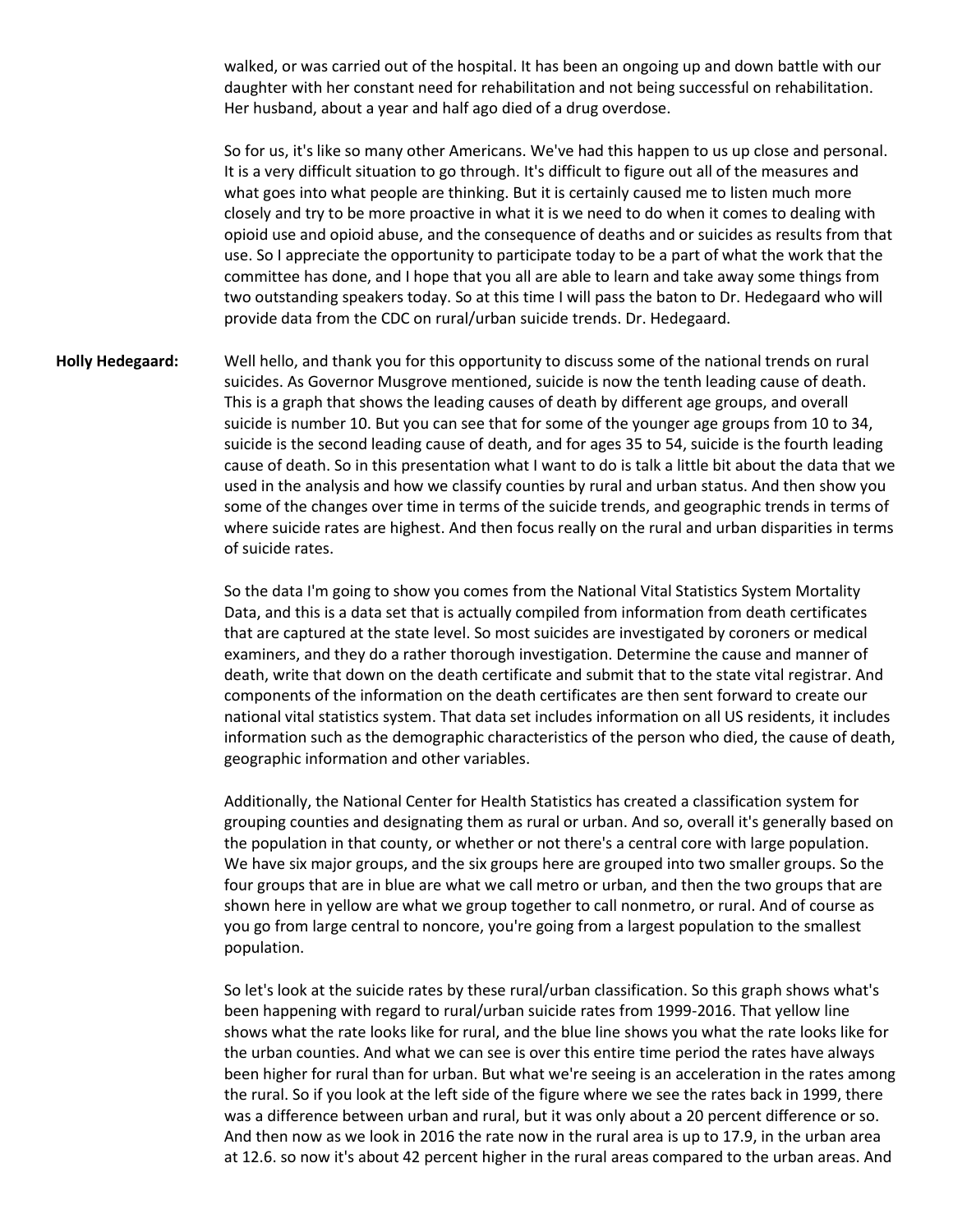this rapid increase in what's going on in suicide rates in the rural area has happened starting in about 2007.

This graph looks at each of those individual county groupings. So going from that large central to large fringe metro, medium metro, small metro, to micropolitan and noncore. So if you look across from left to right, you're going from more urban to more rural. And this is showing what those suicide rates looked like in 1999 and then in 2016. And over all you can see that in 1999 there was a difference between urban and rural, but it wasn't nearly as spread out as it is in 2016. So in 1999 the most urban area, the rate was 9.6, the most rural area it was 13.1. but in 2016 the difference is now 10.7 for the most metro area, the most urban area, and 19.0 for the most rural area. So the spread is much greater than it was previously.

So this shows you a little bit in terms of how the trends have looked over time, but I wanna now focus a little bit on how things look from a geographic standpoint across the US. So one of the things that we've done at the National Center for Health Statistics is try to do some modeling that looks at county level suicide rates. And then generate maps to sort of see which areas of the country have the highest suicide rates. So rather than looking just at the state level, we really wanted to get more granular, get down to the level of the individual counties. In creating these models we factor in a lot of different characteristics about the county in terms of diagnosis for mental illness, the poverty level, race/ethnicity breakdown of the counties. A variety of different factors that go in to sort of stabilize the rate and give us a better look at what the rate is at the county level. We generated maps for every year between 2005 and 2015 so that we could see how those patterns might have changed over time. And I'm only going to show you three maps. One at 2005, one at 2010, and one at 2015, so you can see how the patterns have been changing in recent years.

So here's the first map that looks at the county level rates in 2005. And in this graph those counties that are in blue have lower suicide rates, whereas those counties that are in red have higher suicide rates. And as you might expect from other studies and from other results, a lot of the counties with the higher rates are over in the western part of the US. But there are a few areas in Oklahoma and in the middle part of the country here that have higher rates in 2005.

If we move to 2010, you can see that there are fewer areas that are now in blue, and more areas that are in the darker orange moving to the red color. And then this last figure is from 2015 where again, you see a lot less in terms of the counties that are in blue, a lot more counties that are in the darker orange and darker red colors. So again, indicating that the suicide rates are going up in particular counties, not just in the western US, but we also see some areas again in Oklahoma and in the Appalachian region where the suicide rates have increased over time.

In the same study, we were also able to look at which counties showed more than a 30 percent increase in their suicide rates from 2005 to 2015 by rural and urban classification. So again, these are the six different rural and urban classifications that I have mentioned previously, and this shows the percent of those counties in each of those groups that had a suicide rate that increased by 30 percent or more. And so, if we look at the large central metro, you'll see roughly about 10 percent of the counties with that designation had an increase of 30 percent or more in its suicide rate between 2005 and 2015. But if you move over to the right and you look at the light yellow bar, the noncore, this is the most rural counties and almost half of the most rural counties showed at least a 30 percent increase in their model base suicide rates between 2005 and 2015. So again, highlighting that the issue of increasing suicide rates in rural areas is really prominent.

So now having looked at some of the trends over time, as well as some of the geographic areas that have been most affected by suicide, what I want to do now is turn to the characteristics of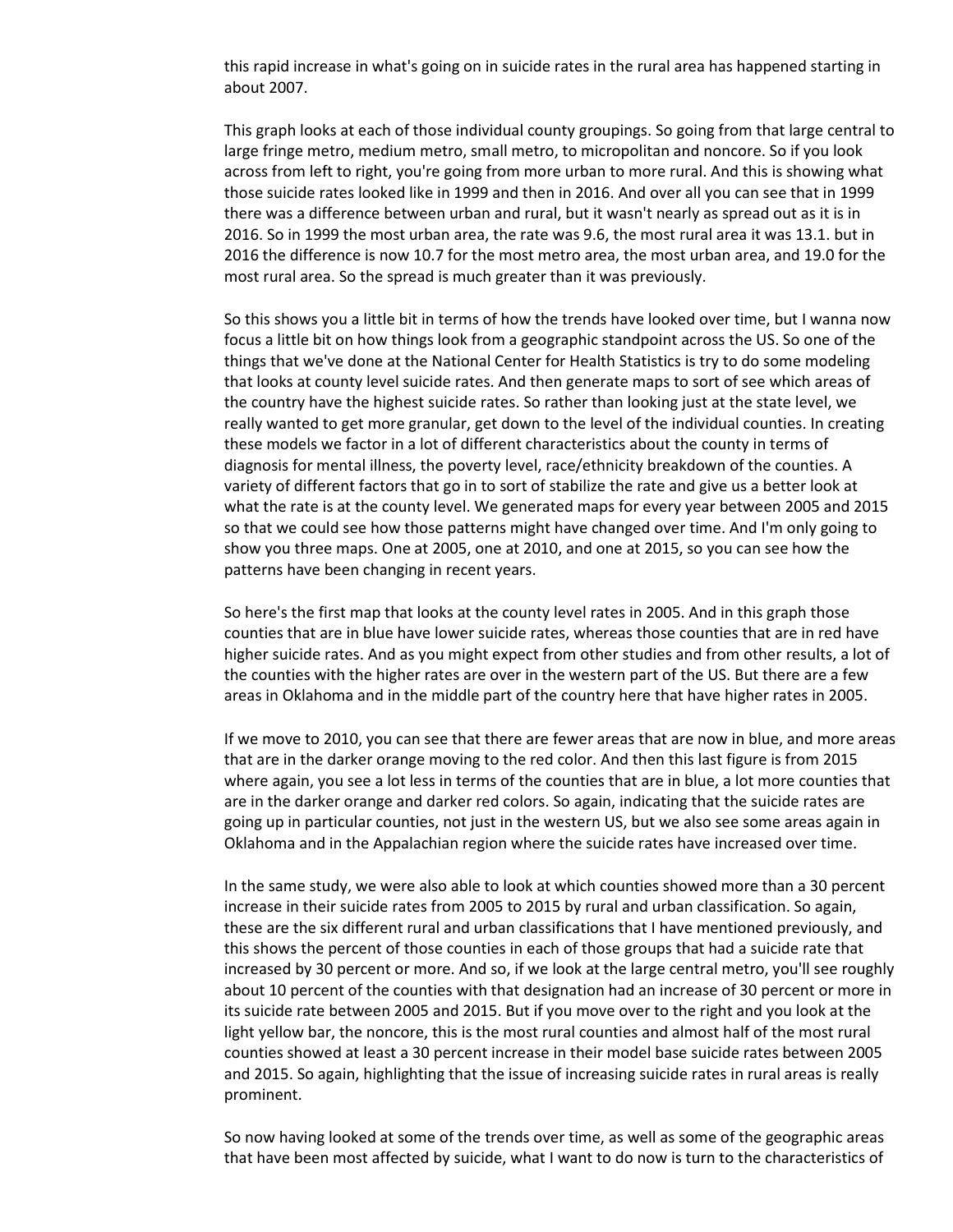the people who are involved in these suicides. So this first figure now looks at the urban and rural suicide rates by male and female. Okay so there are four lines here. The yellow solid line is the change in rates for rural males between 1999 and 2006. The blue solid line is for urban males, the yellow dotted line is rural female, and the blue dotted line is for urban females. So rural males have always had the highest suicide rates, and that disparity between rural and urban male has increased in most recent years, starting in about 2007.

For females the rates were actually pretty similar up until again, about 2007/2008. And in the most recent years we've seen a widening in terms of a higher rate for rural females than for urban females. This is looking at just rural suicide rates for males, but by age group because there is a couple interesting patterns that are going on here. So if we look at rural suicide among males by age group, back in 1999 there was a clear difference among the rates for different age groups. And the rates were highest among men aged 65 and older. But again, what we're seeing over time is that there's almost this convergence in terms of several of the age groups. So by 2016 the rate is fairly similar for men aged 25 to 44, 45 to 64, and 65 and older, with a rate between 35 and 40 per hundred thousand.

For rural males aged 10 to 24, the rate stayed fairly stable again till about 2007/2008. And now we've seen an increase, so that in 2016 it's close to 20 per hundred thousand for that particular age group. This is a comparison of rural males and urban males in terms of age groups. And here I wanted to show you that the patterns for rural males and urban males by age is similar. The rural males are always higher but in terms of what particular age groups where there might be a peak, is fairly similar between rural males and urban males. Where there's sort of a peak around the 50 to 59 age group, then it sort of drops down a little bit, and then increases with age, so that by age 85 is where you see the highest rates for both rural males and urban males.

I'm going to turn now to the patterns for females, and again, focusing just on rural females. So these are rural suicide rates for females by age group. Again, to just show you that there's a little bit of difference when it comes to females compared to males. And for females what we see is the highest rates, actually the rates were fairly similar for the 25 to 44 and 45 to 64 age groups until the most recent years where all of a sudden now the rates are much higher for the 45 to 64 year olds compared to the 25 to 44 year olds. And then rates are lower for ages 10-24 and 65 and older. But for every single age group from 1999 through 2016 there has been an increase in the rates.

This figure is showing sort of a comparison of rural females to urban females, rates by age group. And this pattern is a little bit different than what we saw for the males. So for females the rates are higher in the 50 to 54 year old age group, but what's interesting is that for urban and rural females, rates are fairly similar for the youngest age groups, about 10 to around 24. And also for the older age group, so from about 60 and older the rates are similar between urban and rural. So it's mostly in the 25 to 59 age range where the rates are much higher for rural females than for urban females.

This graph is looking at rural and urban suicide rates by race ethnicity. So as we can see, for both urban and rural populations, the rates are highest among the American Indian, Alaskan Native group. And the only group for which the urban and rural suicide rates are not statistically different is for the non-Hispanic black population. But for all the other race ethnicity groups rates are higher for the rural population compared to the urban population.

And finally, this figure is looking at rural and urban suicides by the means of suicide. So I'm showing you the results for suicide by drug overdose or poisoning, by firearm, by suffocation or hanging, and by other methods. And again, it's sort of comparing the urban to the rural. For both urban and rural firearm contributed the most to the total percent of suicide, but a much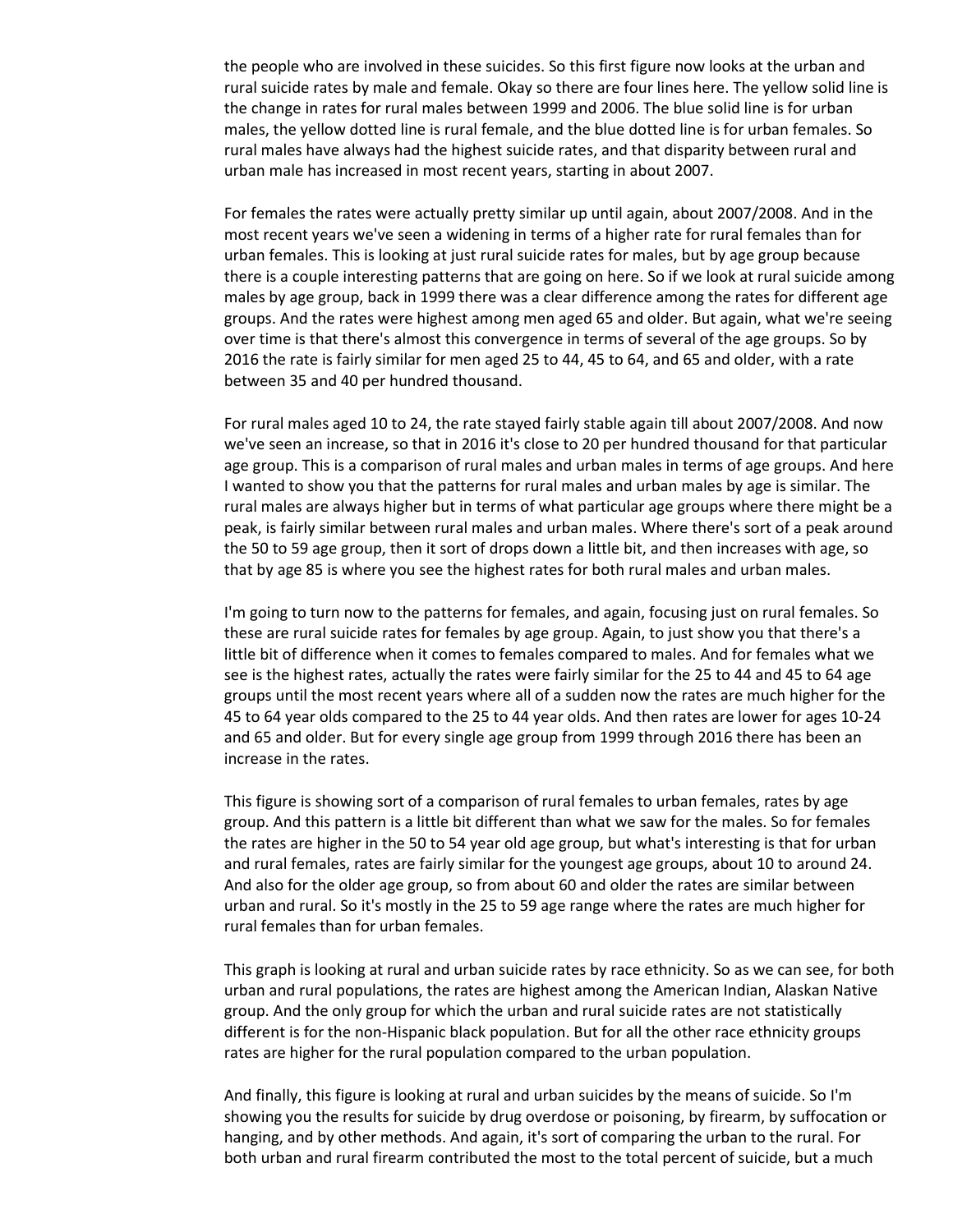higher percent, close to 60 percent in the rural areas compared to around 47 to 48 percent in the urban areas.

So just to summarize, we've seen increasing disparity between urban and rural suicide rates over time. And those suicide rates have been highest for rural males. In terms of the age patterns for rural and urban males, the age patterns are very similar but the rural rates have been higher for all age groups. In terms of females, again, similar age patterns for rural and urban females, but the rural rates are higher for ages 25 to 59. Among race ethnicity groups the rates are highest for rural American Indians, Alaska Natives. And then compared to urban suicides a higher percent of rural suicides involve use of a firearm.

So I believe we're going to hold questions till the end, or you can write your questions in the chat box. But this is my contact information in case you have additional questions or you want to contact me about other analysis you might be interested in. And with that, I will now turn this over to Dr. Belanger who is going to tell us about suicide prevention, which is a positive thing.

**Kathleen Belanger:** Thanks so much Dr. Hedegaard for providing the helpful graphs and statistics, the maps. I'm Kathleen Belanger and welcome everyone. I'm honored to present on behalf of the committee our findings and recommendations. But before we cover those areas I'm going to first begin my providing some information on key federal agencies within Health and Human Services, and highlight some of the work they do regarding suicide prevention programming. It's always helpful to know where the money's coming from. These key agencies within HHS include SAMHSA, the Substance abuse and Mental Health Services Administration. Indian Health Service IHS, and several others including the Health Resources and Services Administration, HRSA, The National Institute of Health, NIH, and the Centers for Disease Control or CDC. Okay, so within HHS. SAMHSA is the primary agency that oversees grant programs that address a range of behavioral, health and substance abuse issues. But related to suicide prevention SAMHSA manages several programs. As you can see the Garett Lee Smith memorial ACT programs, and those are the first three bullets. The National Strategy for Suicide prevention which is the next one. The National Suicide prevention lifeline, and two native specific programs, the last two.

> So the Garett Lee Smith memorial ACT was enacted in 2004 and reauthorized in 2015. SAMHSA administers funds for the GLS state Tribal Youth Suicide Prevention and early intervention grant program. The GLS Campus Suicide Prevention Program and the Suicide Prevention Resource Center as you can see on those bullets.

> The first two GLS programs provide funding to help grantees develop and implement approaches to prevent suicide among youth and young people. And the SPRC offers a wide range of resources to help SAMHSA grantees in developing and implementing these approaches.

> Next SAMHSA oversees grants for the National Strategy for Suicide prevention, and the National Suicide prevention lifeline. Originally released in 2001, and updated in 2012, the National Strategy guides comprehensive suicide prevention efforts for the nation. And you can see the number for the lifeline there, and that provides 24/7 crisis intervention and emotional support to individuals while also linking them to the local resources through a network of 164 certified crisis centers, which is very important. So according to SAMHSA suicide prevention branch chief Dr. Richard McKean an estimated 2 million calls were answered through the lifeline in 2017. So SAMHSA also provides funding for two native specific programs which you can see there. The Tribal Training and Technical Assistance Center provides tribal communities with resources to implement suicide prevention strategies, and SAMHSA awards five year contracts to Indian Nations through the tribal behavioral health grant. The funding for these grants is used to design and apply promising community based projects that address suicide, trauma and substance abuse.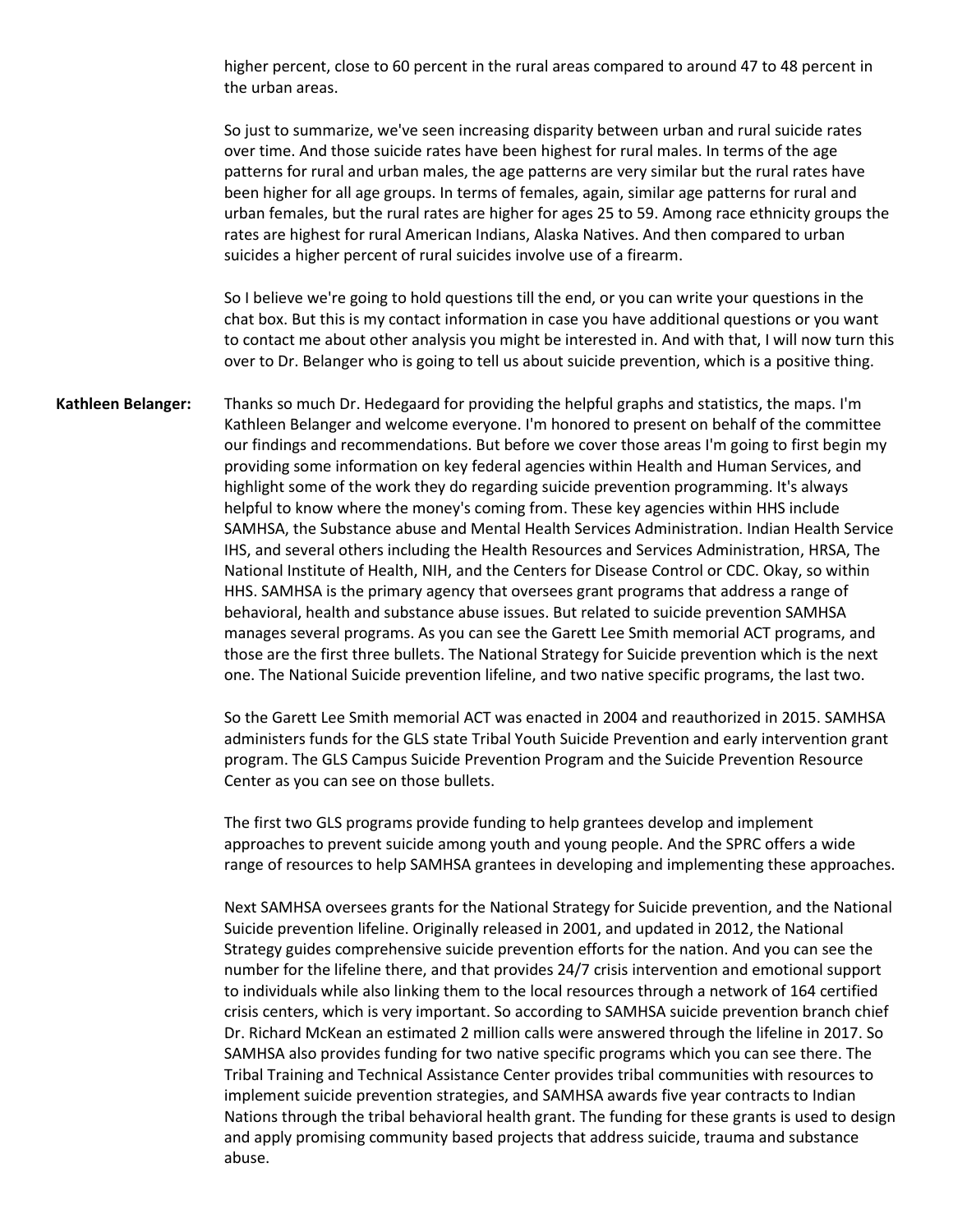So on this slide you can see the other funding mechanisms. IHS serves as the departments lead agency tasked with improving the holistic well-being of federally recognized American Indian and Alaska's Native population. So as you can see here IHS manages two key suicide prevention programs. First the Mental Health Social Services program MHSS supports funding to target a wide range of community and prevention based activities that include suicide prevention, trauma informed care, primary care, and behavioral health integration. And then also telebehavioral health and work force development.

So also as part of IHS's suicide prevention portfolio in fiscal year 2015 IHS partnered with SAMHSA to introduce the zero suicide initiative as a way to extend its reach into Indian Country. This initiative, zero suicide is a comprehensive approach geared towards improving care and outcomes for at risk individuals and health systems. Second, IHS manages funding for the Substance abuse and Suicide Prevention (SASP) Program, and it used to be referred to as the Methamphetamine and Suicide Prevention Initiative or MSPI, but SASP awards grants to support projects that address at least one of four purpose areas. Suicide prevention, intervention, and postventions is one of those four purpose areas. Of course there are other agencies within the departments such as HRSA, NIH, MINH, and CDC that administer programs and funding that touch upon prevention efforts. For example while HRSA's programs do not explicitly focus on suicide prevention, opportunities that include improving broader mental health challenges can be addressed through the work of the community health centers, the rural health programs and the recruitment training and placement of mental health professionals in underserved and rural areas.

So here you can see a table that sums up the identified HHS agencies and their programs. And it's a first attempt to explain the collective federal impact on suicide related activities. It doesn't account for all HHS agencies as I said before. The table was constructed from various sources including the individual agencies congressional budget justification and funding information that was provided to the committee by MINH and CDC. So in the future we might consider complying funding information from all HHS and Federal agencies to provide an accurate picture of all the suicide prevention activities at the Federal level.

So I'm going to discuss the take aways from Idaho. And while I do that I want to say how warmly we were welcomed in Idaho and how impressed the whole committee was with the passion, the dedication, the knowledge of the people working so hard in Idaho. And we were so grateful for everything that they shared with us.

So this is what we learned during our gathering in September of 2017. So as Governor Musgrove mentioned earlier, the committee decided to meet in Idaho partly because of its high suicide rate. As you can see on the slide, according to the American Foundation for Suicide prevention, in 2016 Idaho had the seventh highest suicide age adjusted rate with 21.32 deaths per 100 thousand. And as you saw on the maps provided by Dr. Hedegaard, the mountain west region has consistently reported the highest rates of suicide in the country. So that's why we decided to meet in Idaho. And we were interested in understanding the efforts at the local and state levels that were being made to address the trend.

So here's a look at Idaho's prevention efforts. As the committee learned the state of Idaho has several suicide prevention activities. So you can see in 2001, the National Strategy for Suicide Prevention was released, and in Idaho in 2001, the first suicide prevention conference was initiated. Then in 2002 the Suicide Prevention Action Network or SPAN of Idaho was created to develop and implement prevention activities state wide. And you can see in that small bullet underneath that from 2002 to 20017 SPAN Idaho expanded to nine different regional chapters and conferences every year, and survivor support and training. Then in 2003 Idaho's suicide prevention plan, the ISPP, was developed. You can see there are conferences across the state.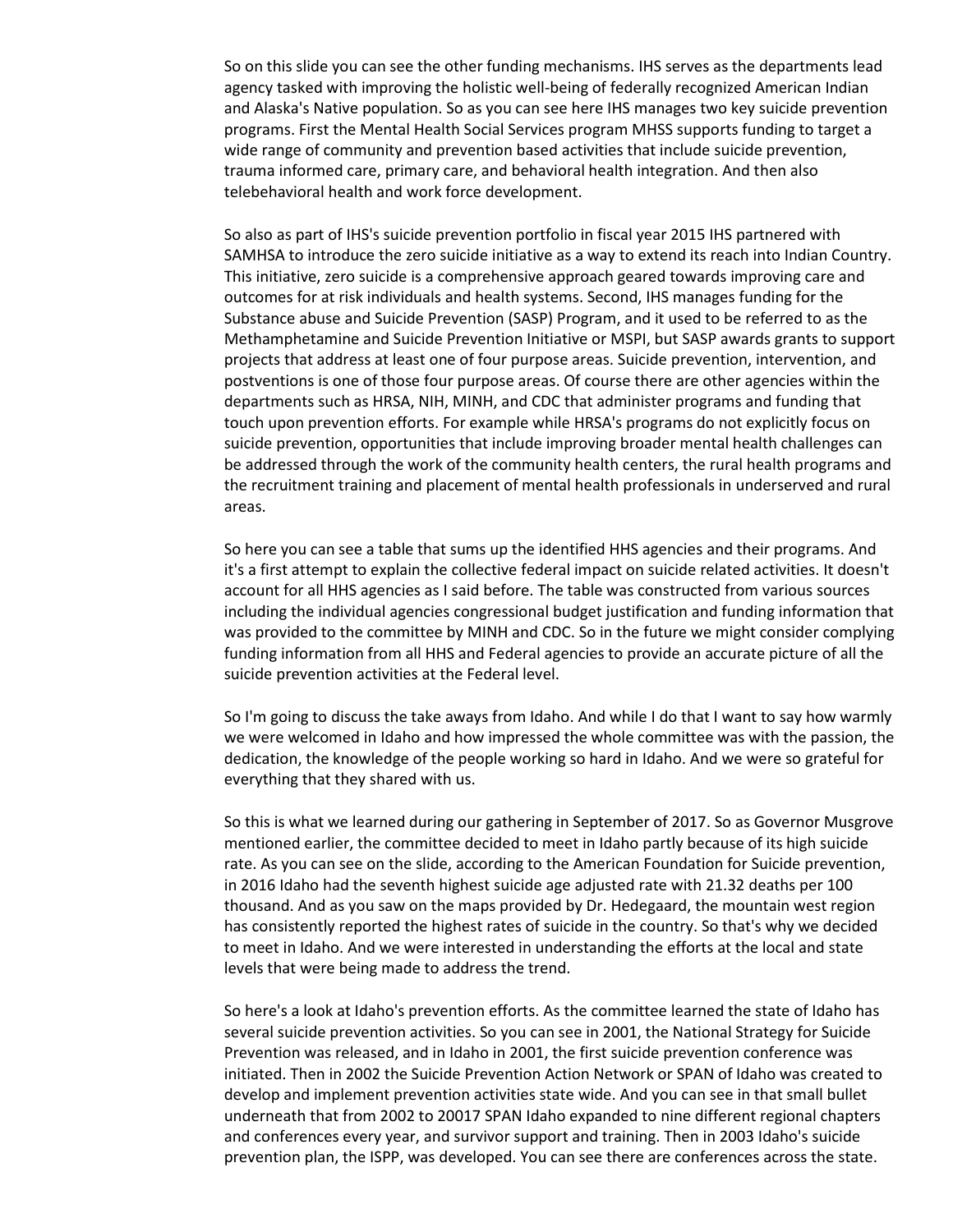We do want to mention that in 2003 Jenny Griffin lost her son to suicide and then she went on to chair the SPAN, Idaho SPAN, it's a 501c3. And the organization has also leadership and supported many volunteers, including regional chapter leadership. And it's a wonderful organization. We had the privilege of hearing from them, their efforts, and all that they do.

So we already talked about from 2001 to 2003, then in 2006 Governor Dirk Kempthorne established the Idaho council for suicide prevention. And in part it oversees the implementation of the Idaho suicide prevention plan. A prevention hotline was set up in 2012 and the prevention coalition was formed in 2014. And something to note here is that in 2006 the Idaho Suicide Prevention Program was instituted. And the prevention program is housed within the division of public health at the Idaho Department of Health and Welfare. And it's tasked with providing funding for upstream youth education and the prevention hotline, and also for conducting public awareness campaigns. And in addition, that same year the Idaho legislature allocated nearly 1 million dollars for suicide prevention activities. So before we play this following video here, this is one of four public service announcements that the Idaho Suicide Prevention Program developed as part of their Rock your Role public awareness campaign. The campaign involved with development and wide dissemination materials emphasizing the important role that everyone, family, friends, colleagues, and community members, that everyone played in serving as crucial gatekeepers in preventing suicide. So we'll now play the following PSA developed by the Idaho Department of Health and Welfare.

| Video:             | Jim.                                                                                                                                                                                                                                                                                                                                                                                                                                                                                                                                                                                                                                                                                                                                                                                                                                                                                                                                                                                                |
|--------------------|-----------------------------------------------------------------------------------------------------------------------------------------------------------------------------------------------------------------------------------------------------------------------------------------------------------------------------------------------------------------------------------------------------------------------------------------------------------------------------------------------------------------------------------------------------------------------------------------------------------------------------------------------------------------------------------------------------------------------------------------------------------------------------------------------------------------------------------------------------------------------------------------------------------------------------------------------------------------------------------------------------|
|                    | Hey Pete, how you doing?                                                                                                                                                                                                                                                                                                                                                                                                                                                                                                                                                                                                                                                                                                                                                                                                                                                                                                                                                                            |
|                    | That's the day Jim saved my life. I tried ending it all once before.                                                                                                                                                                                                                                                                                                                                                                                                                                                                                                                                                                                                                                                                                                                                                                                                                                                                                                                                |
|                    | Morning fellas                                                                                                                                                                                                                                                                                                                                                                                                                                                                                                                                                                                                                                                                                                                                                                                                                                                                                                                                                                                      |
|                    | Jim wasn't going to let it happen again.                                                                                                                                                                                                                                                                                                                                                                                                                                                                                                                                                                                                                                                                                                                                                                                                                                                                                                                                                            |
|                    | Hi Jim. Where's my best tipper?                                                                                                                                                                                                                                                                                                                                                                                                                                                                                                                                                                                                                                                                                                                                                                                                                                                                                                                                                                     |
|                    | When I stopped showing up, Jim showed up at my door. He didn't let me brush him off. And he<br>took me to the hospital in town to get me help.                                                                                                                                                                                                                                                                                                                                                                                                                                                                                                                                                                                                                                                                                                                                                                                                                                                      |
|                    | Everyone has a role in preventing suicide. Know the warning signs and rock your role. If<br>someone you know is in crisis or emotional distress, call the Idaho Suicide Prevention Hotline at<br>208-398-HELP.                                                                                                                                                                                                                                                                                                                                                                                                                                                                                                                                                                                                                                                                                                                                                                                      |
| Kathleen Belanger: | That was very impressive, but also the discussions that individuals had and the scenarios they<br>presented to us, the examples they presented of how everybody can help by all the families and<br>friends and colleagues, they were very impressive. So in part of our meeting on the second day<br>the committee assembled into two sub committees, one for each topic. And they travel and visit<br>nearby rural communities to get that community level understanding of the issues and hear<br>from community stake holders. So for this topic the subcommittee visited Emmett Idaho, and<br>we were graciously hosted by Pastor Lance Zagaris at First Baptist Church, and we heard from<br>the people affiliated with law enforcement, the justice system, primary and behavioral health<br>care, schools, faith based institutions. And so these conversations along with the background<br>materials that we were given on day one, and presenters like Dr. Hedegaard, all helped to form |

the committee's policy recommendation which are here.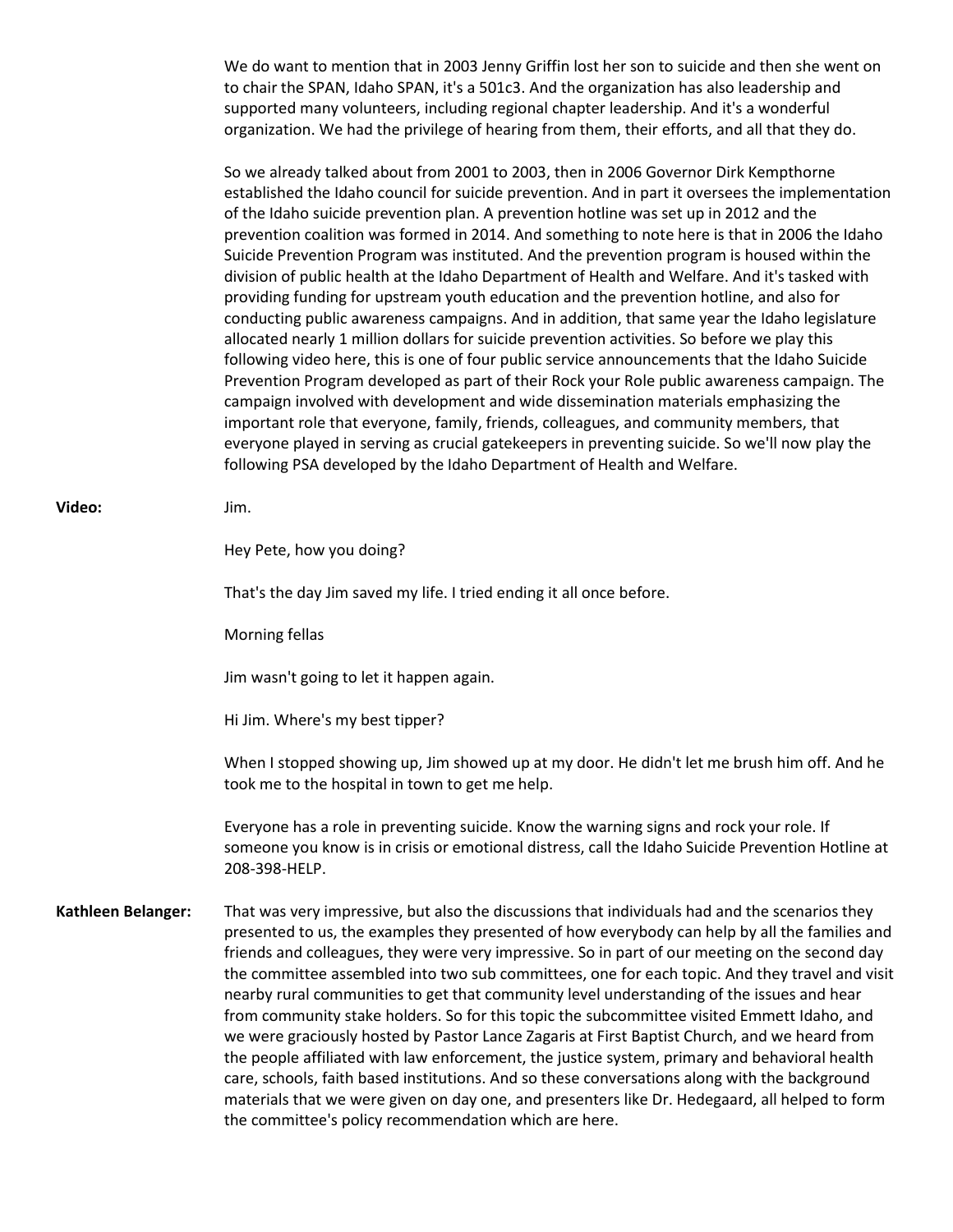So the committee made five specific policy recommendations, and believe me that was difficult to do, but we did. The five recommendations emphasize the need for HHS agencies and offices to focus their efforts on including and underscoring the rural dimensions of suicide in HHS program, research and outreach to address existing knowledge gaps and strengthen the evidence base. So basically we were looking at efforts to look at the rural dimensions of suicide and include the research we need to strengthen the evidence base and to promote awareness. So here's our first recommendation. According to the 2017 CDC, MMWR surveillance summary on the topic, researchers emphasize the need for the development and evaluation of suicide prevention efforts that are specific to rural communities. And as we also heard from Dr. Hedegaard's presentation, given the disparities and the persistent and growing rural/urban suicide trends, the great over representation of rural people. The first recommendation provides the national rural specific suicide prevention analysis be conducted. So we're talking rural here. The analysis must include tribal population. So as noted in policy brief, native communities face disproportionally high suicide rates and mental health challenges. And as you also saw in Dr. Hedegaard's slides, in 2015 suicide rates were highest among non-Hispanic, American Indian, Alaska Natives, and particularly among young native people ages 15 to 24. So that is included in recommendation one.

The committee believes that a targeted evaluation of current rural specific strategies, followed up with further recommendations of action is needed as part of developing an ongoing comprehensive effort. So we want to know what strategies work and we really need to have an evaluation of those. And then during the site visit, we heard from multiple stakeholders about the importance and the need for implementing evidence based programs. Such as sources of strength, and the applied suicide intervention skills training.

While this is beyond the secretary's purview the committee emphasizes the need for having some outreach and awareness mechanisms in place that link rural communities with evidence based programs. You may have all the evidence based programs out there but if you can't get them into your community, if you can't afford them, it doesn't do that much good in rural America.

So recommendation two centers on utilization of community health workers, or CHWs. And these are the front line public health workers. And we know they're trusted community workers, they're recognized by the National Rural Health Association, that's pulling in an important role in communities for value based care. And the CHW model poses that the promising strategy or reducing risks, attempts, deaths, that we need the research to quantify and evaluate their impact and identify successful strategies. So what works with this and what doesn't work. And what are the benefits. So the committee believes the utilization of CHWs for suicide prevention and intervention should be evaluated and that cost and clinical effectiveness of these efforts should also be investigated.

Recommendation three it touches on the awareness of rural health funding. So under section 330a of the public health service act, the rural health care services outreach, network and quality improvement grant programs are key investments by the Federal Office of Rural Health Policy in helping to elevate rural community health. And the authority permits competition between grant funding strictly for and among rural communities. This is very important. So because these are fairly flexible funds, the grants allow the awardees the chance to determine how best to use the funding to address their community specific challenges and needs. So to better leverage federal resources from HRSA, SAMHSA, and other HHS agencies, the committee believes broader awareness and promotion from the department about grant funding, along with existing suicide prevention strategy is important to developing a comprehensive and sustainable approach.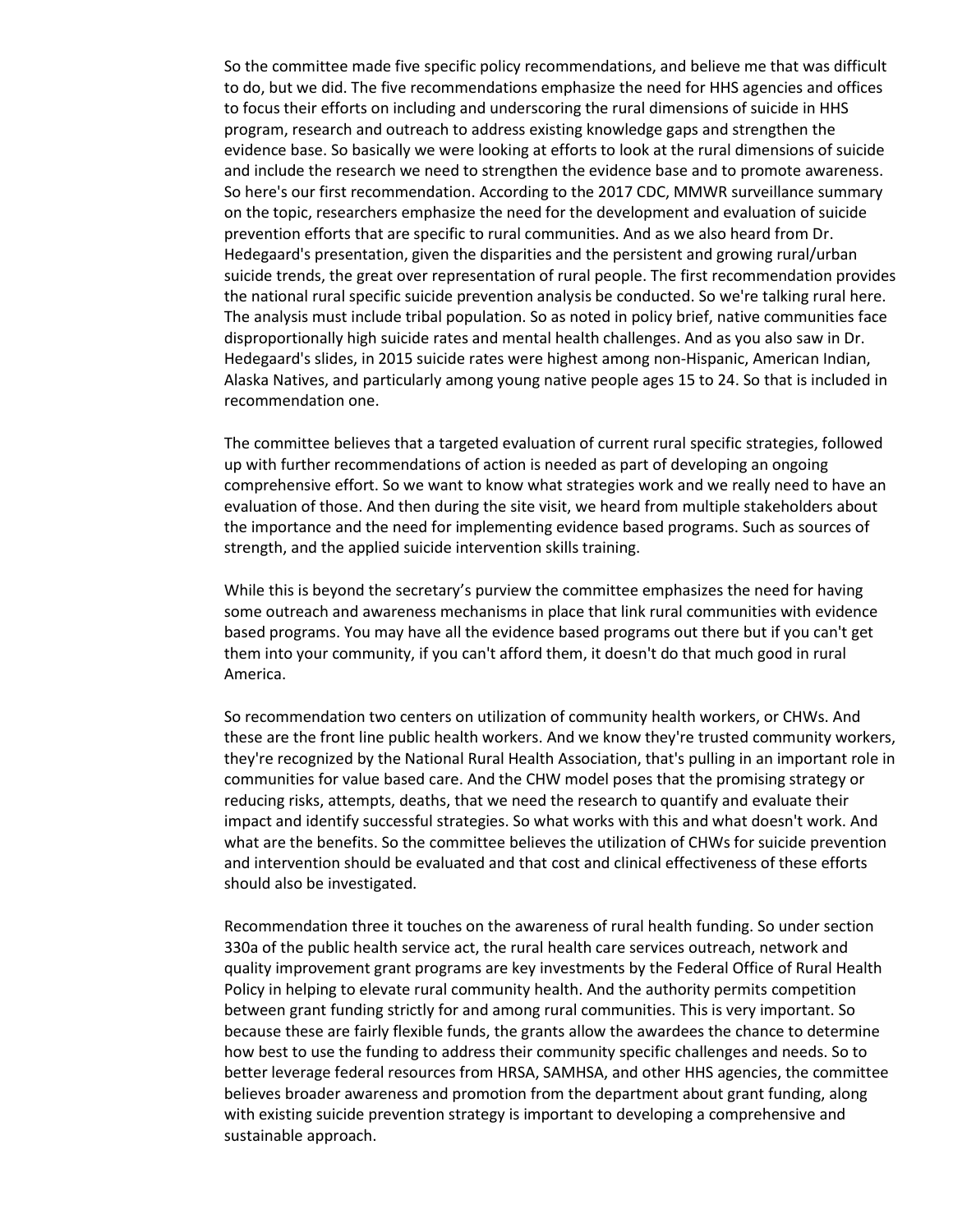Lastly, as mentioned earlier, community stakeholders during the site visit voiced limited funding as an obstacle to incorporating prevention efforts. So greater awareness of section 330a grant funding can help overcome this barrier and funds can be used to include suicide prevention.

So recommendation four discusses the promotion of a screening and assessment tool. So in the health care setting, both primary care and behavioral health, it's an ideal place for prevention and intervention. A 2015 study found that between 2000 and 2011 about 22,400 people made a non-fatal attempt. Of those, 38 percent of the patients in the study made a visit to a health care facility within a week of their suicide attempt. And they also found that 64 percent and 95 percent of patients had visited a health care facility within a month, 64 percent. And 95 percent within a year of attempting suicide. So given the important role that health setting plays, the committee encourages screening for suicide using a clinically validated instrument such as PHQ9. Although that instrument is meant for screening depression, item 9 does screen for the presence of suicidal ideation. It asks, over the past two weeks how often have you had thoughts that you would be better off dead or of hurting yourself in some way. So with broader promotion of the PHQ9 in rural health facilities, the committee recommends the department helps educate providers also on how to bill for the services, which is very important.

Finally our fifth recommendation addresses the gaps in the National Strategy for Suicide Prevention. So as we talked about earlier, the 2012 National Strategy Guide is the nation's suicide prevention effort. But the research on rural specific suicide trends and considerations for prevention, weren't included, the inclusion and implications of rural suicide is critical at the majority of states, including Idaho, have adopted or included strategic goals and objectives into their state prevention plan. So if the national strategy is updated, the committee recommends that SAMHSA integrate rural specific research and considerations for prevention to reflect existing trends and disparity.

So here is a ... here is a list of resources and these are links to these resources. And each of them is hyperlinked okay. And then for more information about the committee you can visit that web page there and you can find a lot of information including all of the publications. So we covered most of the content, very quickly I might add, of the policy brief today. But if you'd like to read more and browse through the committee's previous work, including just recent work that will be posted soon in the next couple of months, please visit the publications page on the committee's website. I'm here as a bit of a preview. The committee met last week in and near Saratoga Springs, New York, and the two topics that we discussed were rural health insurance, market challenges, and assessing and mitigating the effects of adverse childhood experiences among rural American. And with that I'll turn it back over to Kristine Sande.

- **Kristine Sande:** Thank you so much for those great presentations. At this point we will open the webinar up for questions. You should see the Q & A box on the lower right hand corner of your screen where you can enter your questions. As you enter those questions, we do ask that you select the option to send the question to all panelists, just so your question doesn't get missed. I do have one question here to start. Dr. Belanger, when discussing recommendations for you mentioned a statistic about how of those who had made a suicide attempt, 38 percent had seen a health care provider in the week prior to the attempt, what is the source of that statistic?
- **Kathleen Belanger:** Let's see, I don't have it written down but I know we can actually provide it to you. I just have a terrible memory on this. We can get that back to you. I'm so sorry not to have it right here. Somebody else might have that statistic too and be able to speak to it.
- **Kristine Sande:** Alright. We can find that answer and get it back to the person who asked that question. So that was hard to find those things on the spot. So here's another question. What has been the reception within HSS to the recommendations of the advisory committee?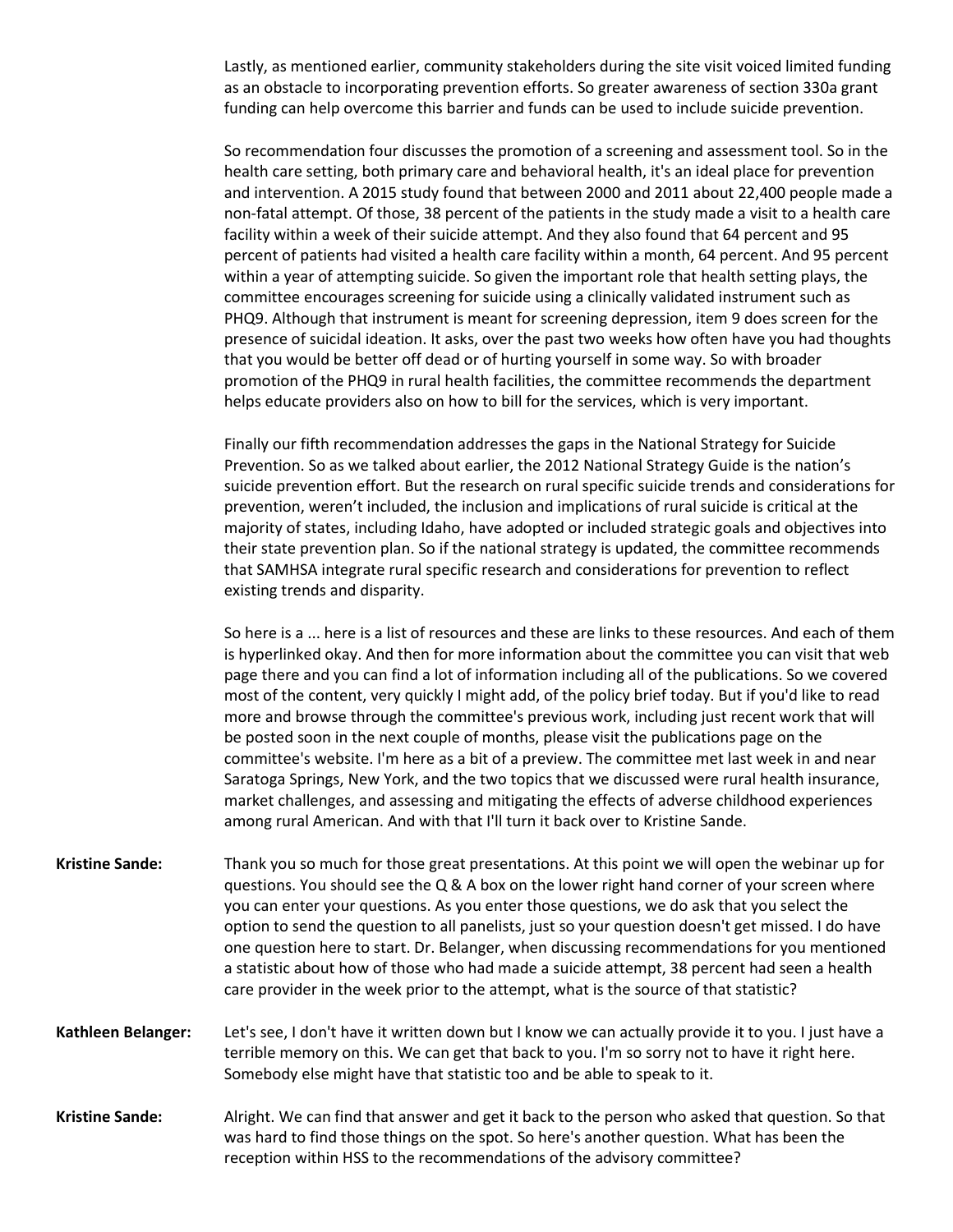| Kathleen Belanger:      | I'm going to ask Paul Moore. He staffs this committee to answer that question.                                                                                                                                                                                                                                                                                                                                                                                                                                                                                                                                                                                                                                                                                                                                                                                                                                      |
|-------------------------|---------------------------------------------------------------------------------------------------------------------------------------------------------------------------------------------------------------------------------------------------------------------------------------------------------------------------------------------------------------------------------------------------------------------------------------------------------------------------------------------------------------------------------------------------------------------------------------------------------------------------------------------------------------------------------------------------------------------------------------------------------------------------------------------------------------------------------------------------------------------------------------------------------------------|
| <b>Paul Moore:</b>      | Kristine can you read the question again please.                                                                                                                                                                                                                                                                                                                                                                                                                                                                                                                                                                                                                                                                                                                                                                                                                                                                    |
| <b>Kristine Sande:</b>  | Sure. What has been the reception within HSS to the recommendations of the advisory<br>committee?                                                                                                                                                                                                                                                                                                                                                                                                                                                                                                                                                                                                                                                                                                                                                                                                                   |
| <b>Paul Moore:</b>      | Excellent question. We've looked back over a number of years, the committee, and I know that<br>I don't know the exact percentage but I know it's somewhere near half. Recommendations<br>that we can go back and look at where we see that later on a change was made or a regulation<br>was implemented or a program or something. Now it's impossible to go back and say the very<br>reason for that is because the committee recommended it, but we have found out they make<br>that correlation of almost half of the recommendations.                                                                                                                                                                                                                                                                                                                                                                         |
| <b>Kristine Sande:</b>  | Great, thanks for that Paul. Alright, the next question is, according to the research, what role<br>does alcohol play in suicide attempts? Do we have any idea what percent of suicides were<br>committed while the victim was under the influence of alcohol?                                                                                                                                                                                                                                                                                                                                                                                                                                                                                                                                                                                                                                                      |
| <b>Paul Moore:</b>      | Kristine this is Paul again. While I don't have an exact percentage on that, it just occurred to me<br>that much of this information and the previous questioner query may be in the footnotes as part<br>of the brief itself. So let me invite the listeners to go to our website and you can just google<br>NACRHSS, go to publications and the brief will be there and I think some of this If we cited it in<br>the brief it will have a footnote.                                                                                                                                                                                                                                                                                                                                                                                                                                                              |
| <b>Kristine Sande:</b>  | Thanks.                                                                                                                                                                                                                                                                                                                                                                                                                                                                                                                                                                                                                                                                                                                                                                                                                                                                                                             |
| <b>Holly Hedegaard:</b> | Kristine, this is Holly Hedegaard and I just wanted to comment about the alcohol question as<br>well. I don't know the actual number but there is a data system that's been established for the<br>Centers for Disease Control called the National Violent Death Reporting System. It's a data<br>system that looks at homicides and suicides and captures in depth information, and one of the<br>pieces of information they capture is whether or not the person was intoxicated with alcohol at<br>the time of death. And like I said, I don't know the numbers right off hand but whoever asked<br>this question, if you search for reports coming from the National Violent Deaths Reporting<br>System, the NVDRS, I'm sure you will run across articles that comment about the percent of<br>people who die by suicide who were under the influence of alcohol at the time of death. So I<br>hope that helps. |
| <b>Kristine Sande:</b>  | Thank you, and another place you can go for information if you have questions like that, that<br>you'd like somebody to help you with is the RHIhub. We do have folks who will answer your<br>email or call if you want to send the question and they can help you find that. Andyes                                                                                                                                                                                                                                                                                                                                                                                                                                                                                                                                                                                                                                |
| Kathleen Belanger:      | I just wanted to add I know the person who asked about where the source of the statistic I<br>quoted. I apologize but you should never apologize for asking for facts, and I do think that it is<br>included at the back. It looks like it's from Ahmedani "Racial/ethnic differences in healthcare<br>visits made prior to suicide attempt across the United States." So I believe that's where your<br>source of that stat came from.                                                                                                                                                                                                                                                                                                                                                                                                                                                                             |
| Kristine Sande:         | Great, thanks for that. So another question is, have folks considered addressing the historical<br>and intergenerational trauma for those American Indian and Alaska Native groups that are<br>affected so much by suicide? Any thoughts or comments?                                                                                                                                                                                                                                                                                                                                                                                                                                                                                                                                                                                                                                                               |
| Kathleen Belanger:      | Yeah this is Kathleen. Our committee did discuss the intergenerational trauma. It's very difficult<br>to determine what to do, and so that's part of the reason that we focused our recommendations                                                                                                                                                                                                                                                                                                                                                                                                                                                                                                                                                                                                                                                                                                                 |